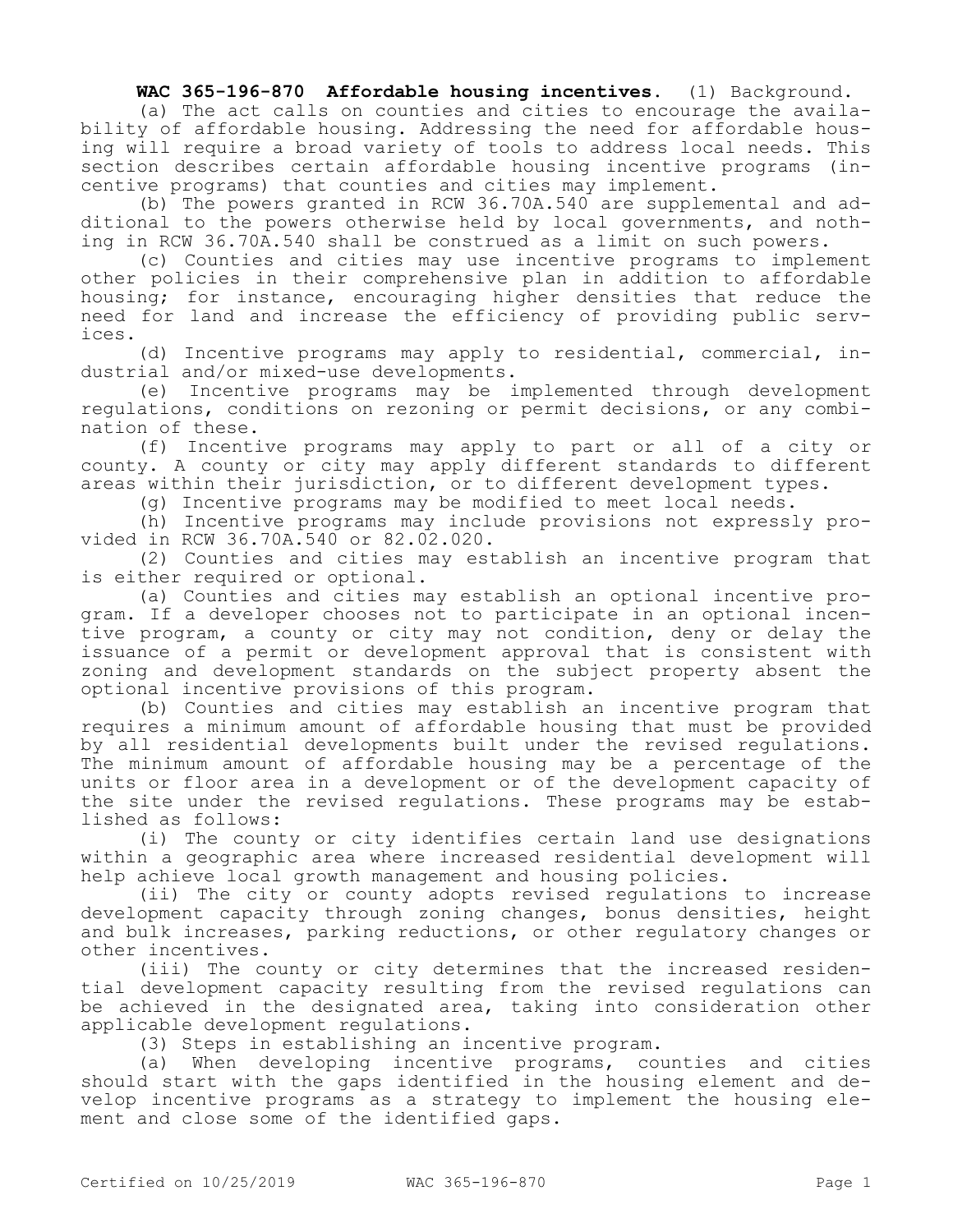(b) Counties and cities should identify incentives that can be provided to residential, commercial, industrial or mixed-use developments providing affordable housing. Incentives could include density bonuses within the urban growth area, height and bulk bonuses, fee waivers or exemptions, parking reductions, expedited permitting, or other benefits to a development. Counties and cities may provide a variety of incentives and may tailor the type of incentive to the circumstances of a particular development project.

(c) Counties and cities may choose to offer incentives through development regulations, or through conditions on rezones or permit decisions.

(4) Criteria for determining income eligibility of prospective tenants or buyers. When developing an affordable housing incentive program, counties and cities must establish standards for low-income renter or owner occupancy housing consistent with RCW 36.70A.540 (2)(b). The housing must be affordable to and occupied by low-income households.

(a) Low-income renter households are defined as households with incomes of fifty percent or less of the county median family income, adjusted for family size.

(b) Low-income owner households are defined as households with incomes of eighty percent or less of the county median family income, adjusted for family size.

(c) Adjustments to income levels: Counties and cities may, after holding a public hearing, establish lower or higher income levels based on findings that such higher income and corresponding affordability limits are needed to address local housing market. The higher income level may not exceed eighty percent of county median family income for rental housing or one hundred percent of median county family income for owner-occupied housing.

(5) Maximum rent or sales prices: Counties and cities must establish the maximum rent level or sales prices for each low-income housing unit developed under the terms of their affordable housing programs. Counties and cities may adjust these levels based on the average size of the household expected to occupy the unit. These levels may be adjusted over time with changes in median income and factors affecting the affordability of sales prices to low-income households.

(a) For renter-occupied housing units, the total housing costs, including basic utilities as determined by the jurisdiction, may not exceed thirty percent of the income limit for the low-income housing unit.

(b) For owner-occupied housing units, affordable home prices should be based on conventional or FHA lending standards applicable to low-income first-time homebuyers.

(6) Types of units provided when a developer is using incentives to develop both market rate housing and affordable housing.

(a) Market-rate housing projects participating in the affordable housing incentive program should provide low-income units in a range of sizes comparable to those units that are available for other residents. To the extent practicable, the number of bedrooms in low-income units should be in the same proportion as the number of bedrooms in units within the entire development.

(b) The provision of units within the developments for which a bonus or incentive is provided is encouraged. However, programs may allow units to be provided in a building located in the general area of the development for which a bonus or incentive is provided.